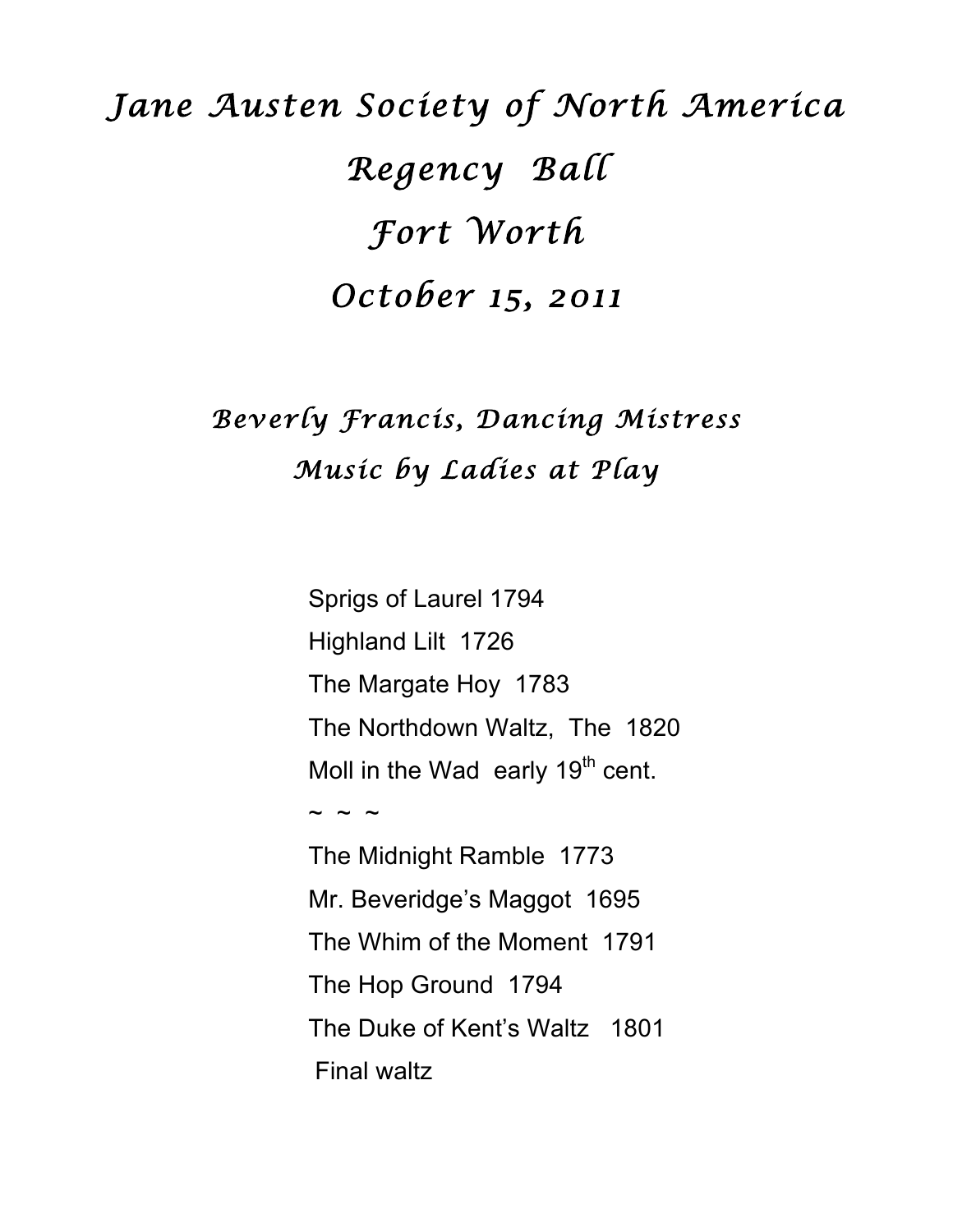The dance instructions specify the number of bars required for each move. Triple-time dances have three steps to the bar. All others, two. One round of a dance is structured with four musical phrases of eight bars each, i.e., A1, A2, B1 and B2.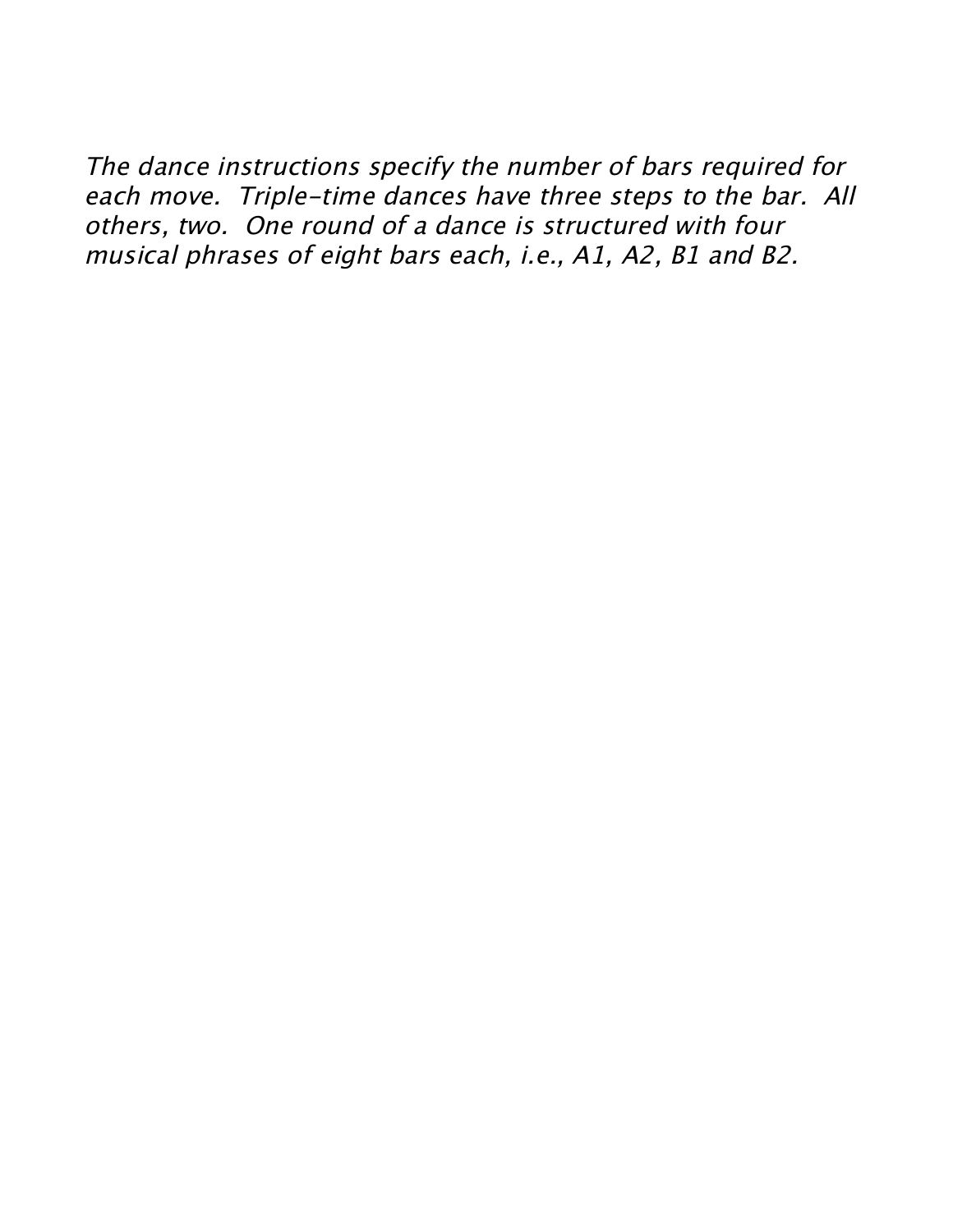### *Sprigs of Laurel*

Duple longways

- A1 1-4 Partners set twice.
	- 5-8 RH star once around.
- A2 1-4 Partners set twice.
	- 5-8 LH star once around.
- B1 1-4 1s lead down the center, turn individually to face up up.
	- 5-8 1s lead back and cast to  $2<sup>nd</sup>$  place as the 2s move up.
- B2 1-4 Partners turn RH once around.
	- 5-8 Partners turn LH once around.

Modern Source: The Fallibroome Collection / Bernard Bentley

Historical source: Twenty Four Country Dances for the Year 1794 / Thompson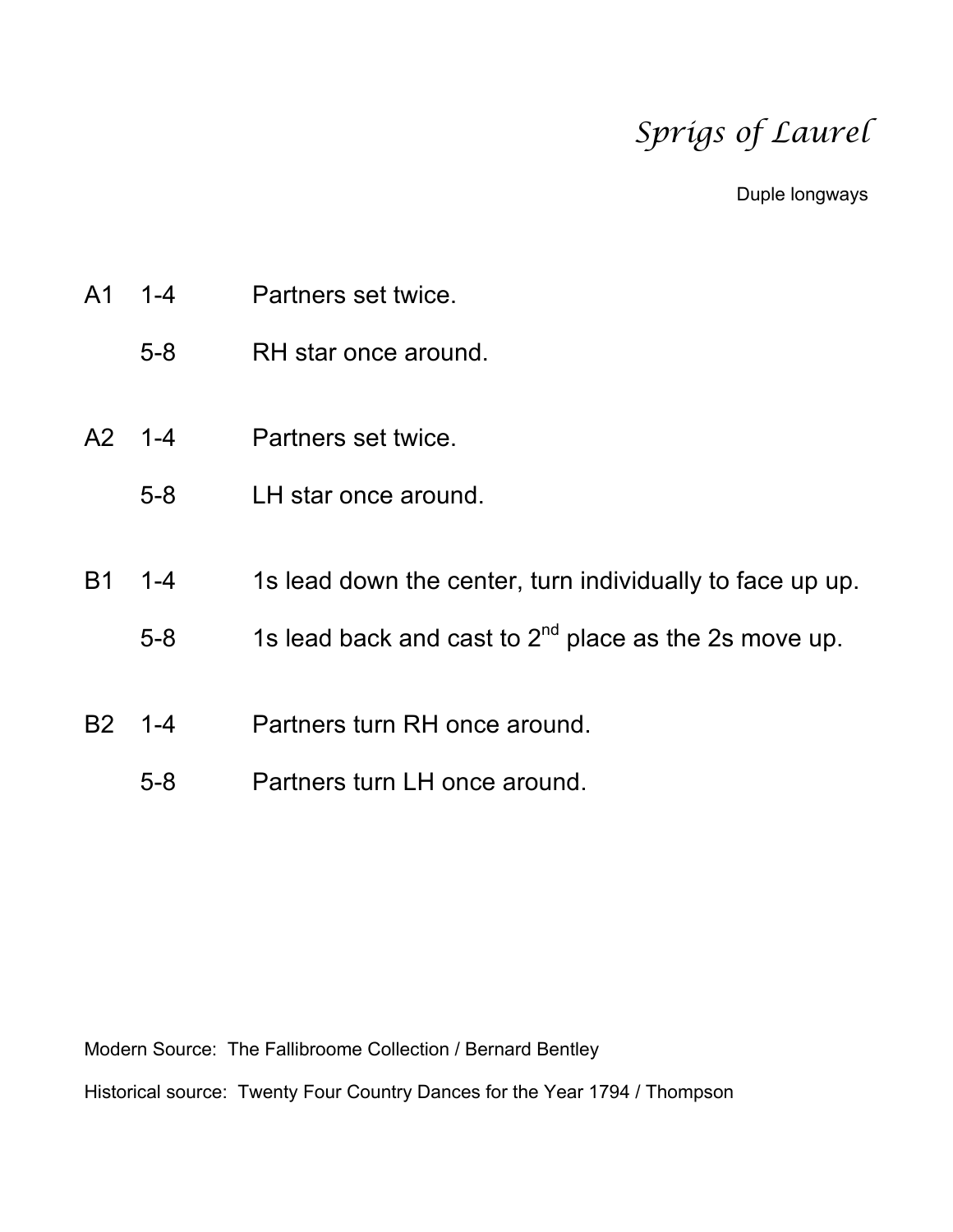## *Highland Lilt*

Duple longways

- A1  $1-4$  1st corners set forward to each other and fall back.
	- $5-8$  2<sup>nd</sup> corners the same.
- A2  $1-4$  1<sup>st</sup> corner turn two hands once around.
	- $5-8$  2<sup>nd</sup> corners the same.
- B1 1-4 1s lead down the center past their own 2s, separate outside the *next* 2s, meet below them and face back up the center.
	- 5-8 1s lead back up to  $1<sup>st</sup>$  place and turn individually to face down (2s stay in place and face the 1s).
- B2 1-4 Circle L once around.
	- 5-8 1s cast down as the 2s lead up.

Modern source: A Choice Collection of Country Dances / Rich Jackson and George Fogg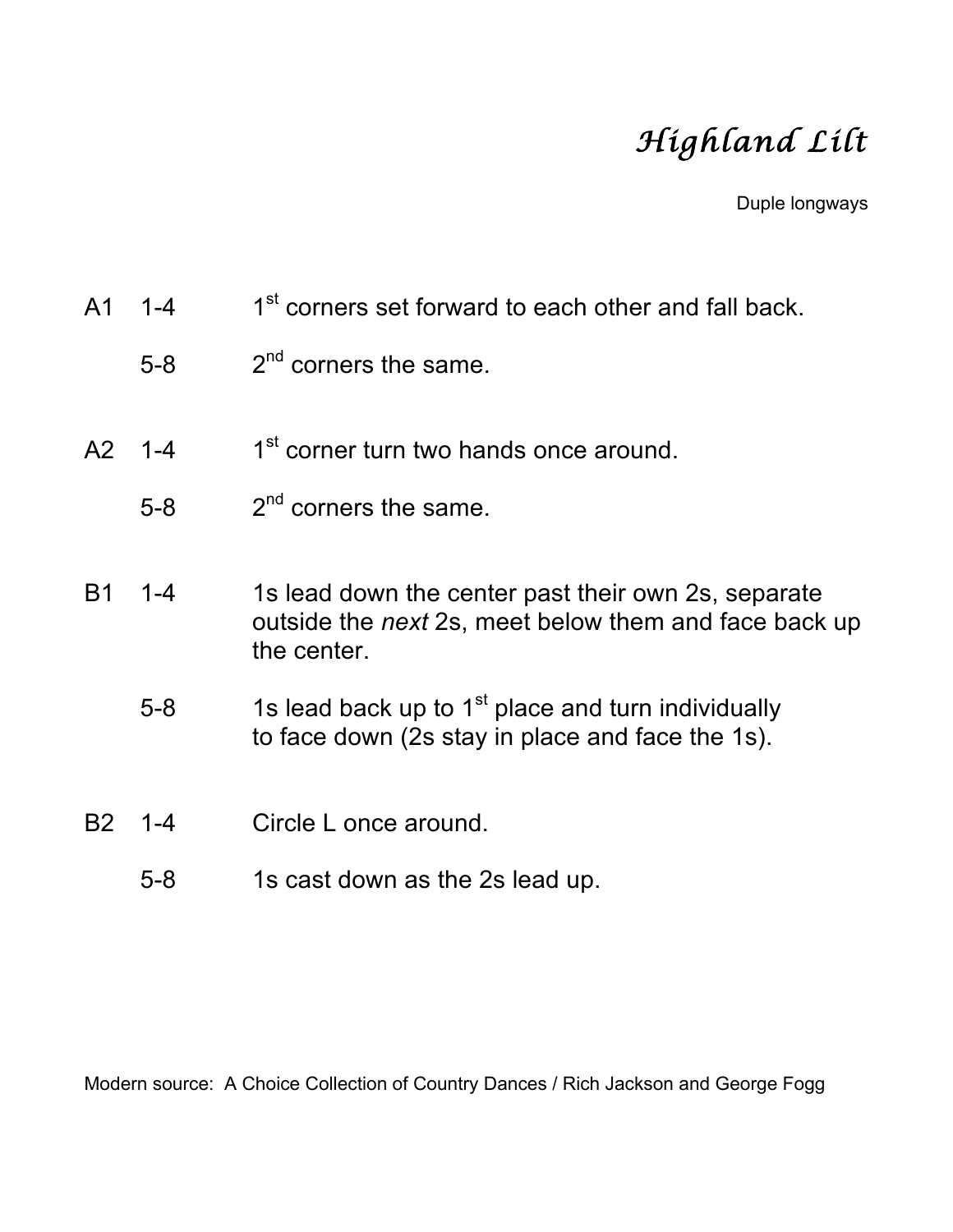Historical source: A Choice Collection of Country Dances / John and William Neal c1726 *The Margate Hoy*

Longways for three couples

- A1 1-8 Three women join hands and dance counterclockwise around the men and back to place.
- A2 1-8 Three men take hands and dance clockwise around the women back to place.
- B1 1-4 1s lead down the center, turn individually to face up up.
	- 5-8 1s dance back to place and cast to the bottom as 2s and 3s move up.
- B2 1-4 Partners allemande R as follows: Partners turn RH halfway and then return to place, the woman turning L under their joined hands.
	- 5-8 Partners allemande L: Partners turn LH halfway and then return to place, the woman turning R under their joined hands.

Order at the end of one round: 2-3-1. Repeat twice more.

Modern source: Kentish Hops / A. Simons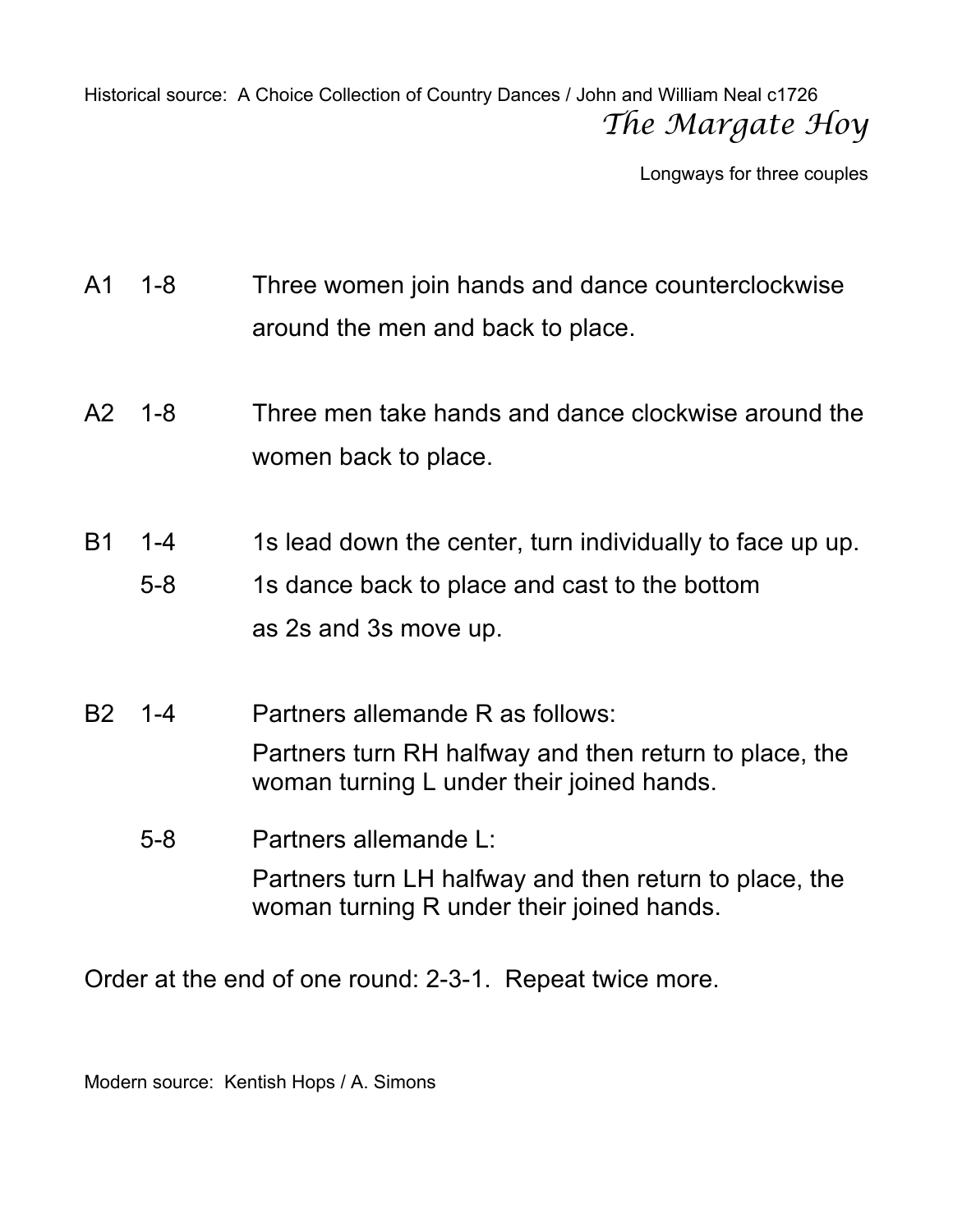Historical source: Twenty Four Country Dances for the Year 1783 / Thompson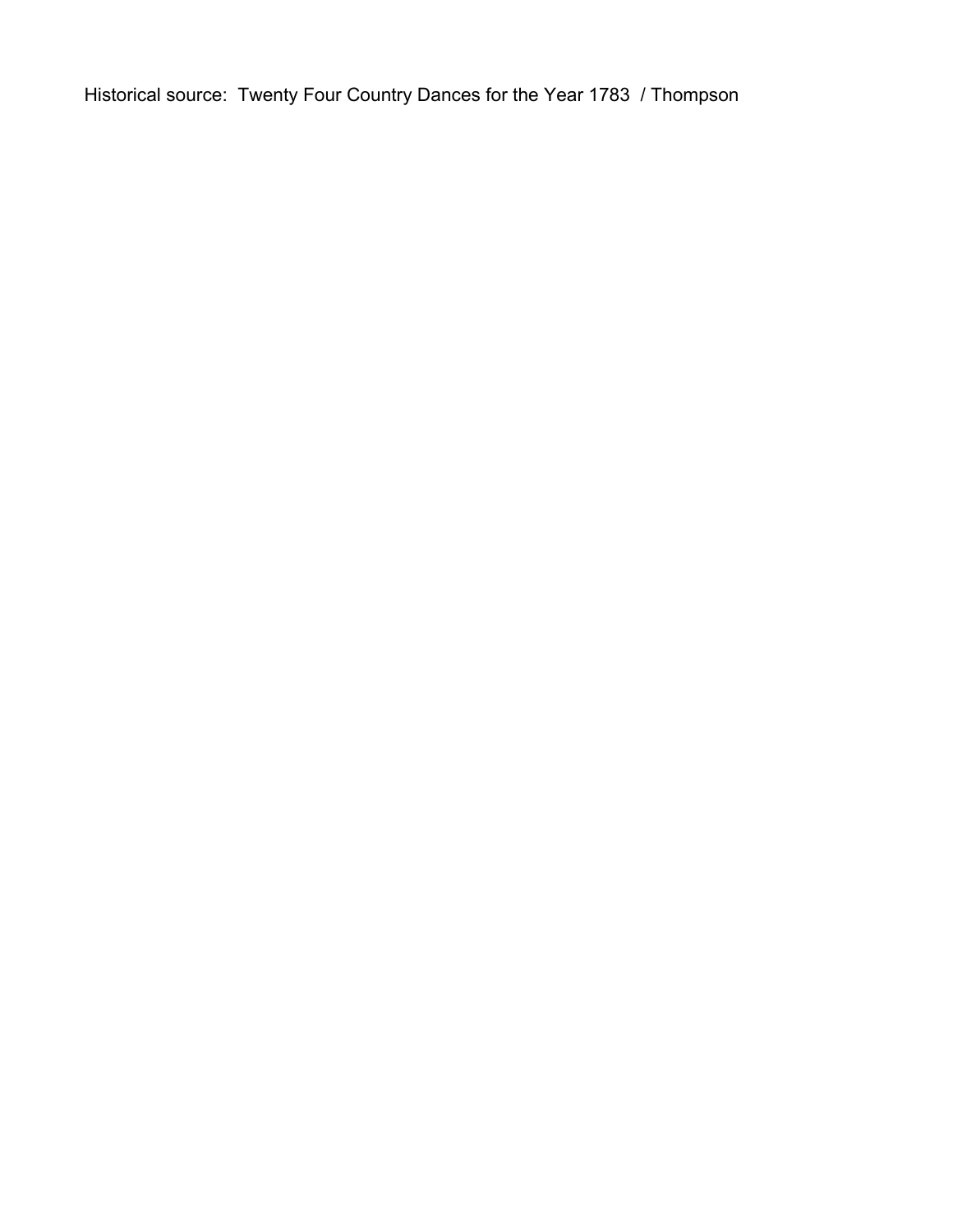#### *Northdown Waltz*

Duple longways Waltz meter, 3/4 time

| A1 1-2 | 1st corners join RH; balance forward and back. |  |  |  |
|--------|------------------------------------------------|--|--|--|
|        |                                                |  |  |  |

- 3-4 1<sup>st</sup> corners turn RH halfway to change places.
- 5-8 2nd corners the same.
- A2 1-8 Repeat A1 to places, using RH again.
- B1 1-4 1s lead down the center, turn individually to face up up.
	- 5-8 1s lead back to 2nd place, 2s move up ahead of them into  $1<sup>st</sup>$  place.
- B2 1-4 Same four dancers (now in progressed places): RH star once around.
	- 5-8 LH star once around.

Modern Source: The Playford Ball / Kate Van Winkle Keller and Genevieve Shimer. Dance has been modified slightly.

Historical Source: Goulding & Co.'s Collection of New & Favorite Country Dances, Reels & Waltzes, 1820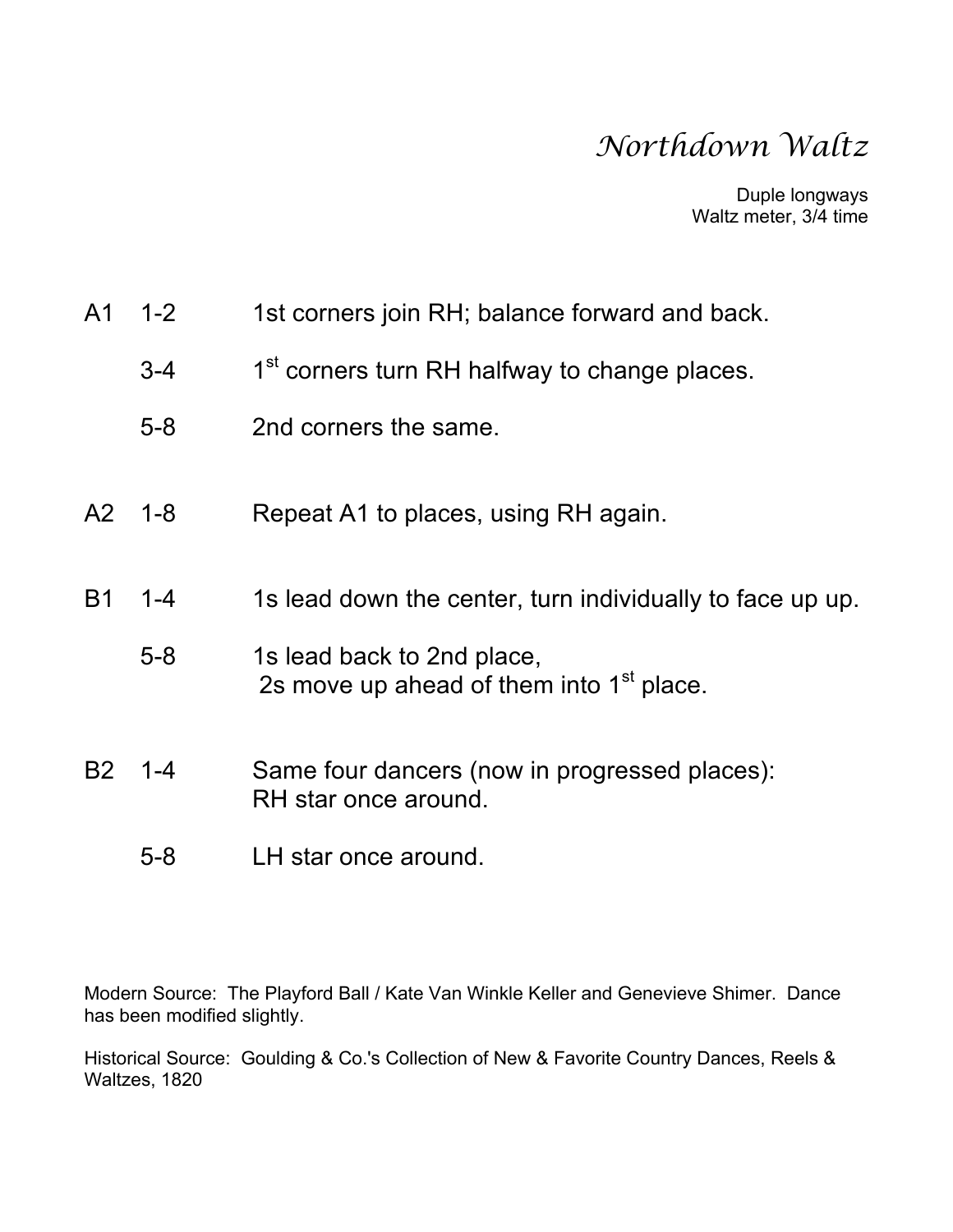### *Moll in the Wad*

Duple longways

| A <sub>1</sub> | $1 - 4$    | Partners set twice.                                                                                                                     |
|----------------|------------|-----------------------------------------------------------------------------------------------------------------------------------------|
|                | $5 - 8$    | Right-and-left, 2 changes, starting RH to partner.                                                                                      |
|                | $A2 \t1-8$ | Repeat A1 to places.                                                                                                                    |
| <b>B1</b>      | $1 - 4$    | 1s lead down the center, turn individually to face up up.                                                                               |
|                | $5 - 8$    | 1s lead back to 2nd place,<br>2s move up ahead of them into 1 <sup>st</sup> place.                                                      |
| <b>B2</b>      | $1 - 4$    | Partners allemande R as follows:<br>Partners turn RH halfway and then return to place, the<br>woman turning L under their joined hands. |
|                | $5 - 8$    | Partners allemande L:<br>Partners turn LH halfway and then return to place, the<br>woman turning R under their joined hands.            |

Modern source: Seven Midland Dances / Sibyl Clark

Historical source: unspecified local manuscript from early 19<sup>th</sup> century Northamptonshire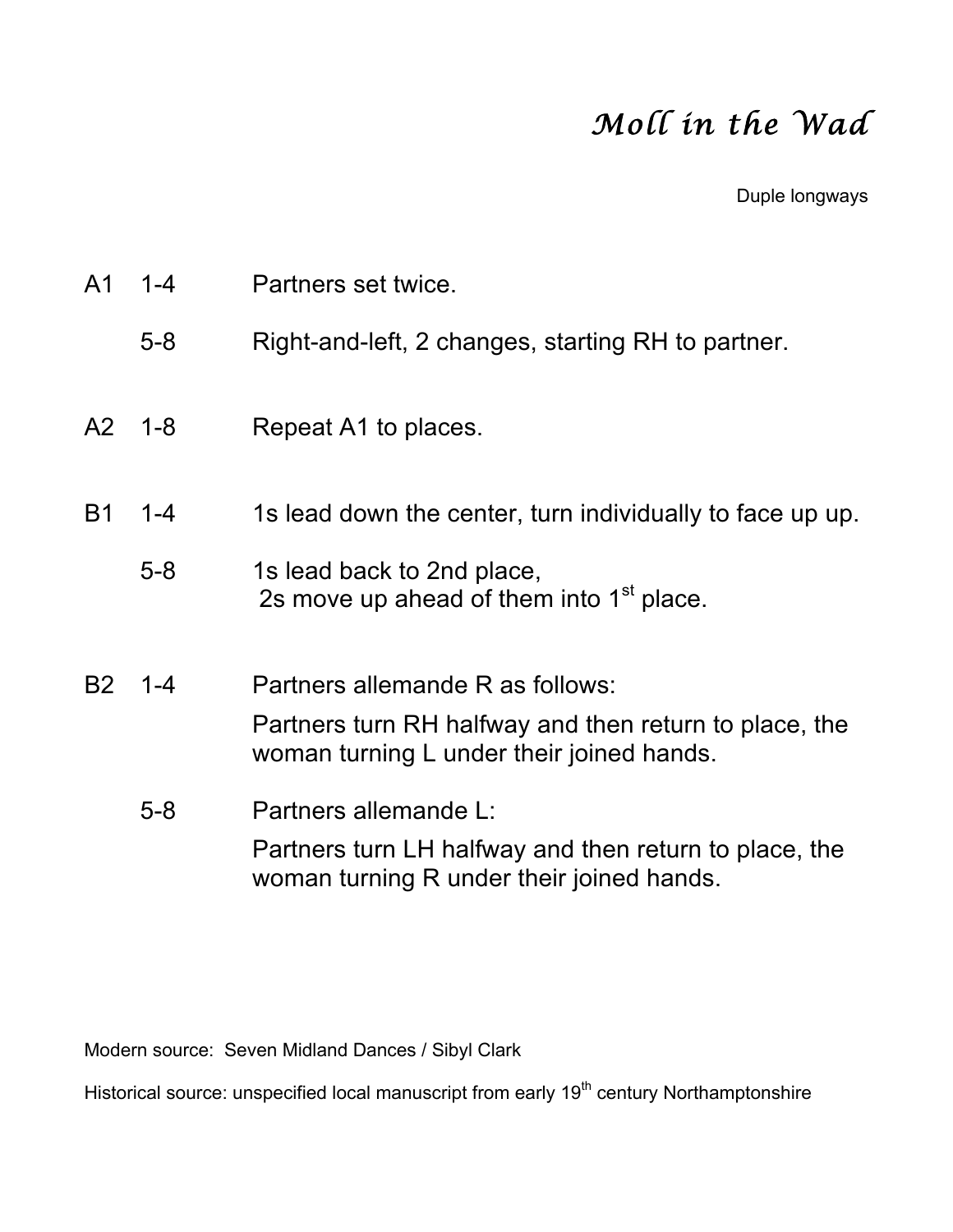

- A1 1-4 1s clap their own hands together on beat 1 as they cross and go below, and the 2s move up.
	- 5-8 1s turn two hands once and a half, ending on their own side in second place.
- A2 1-8 2s the same; all are home.
- B1 1-4 1s cross and go below again as the 2s move up (no clap).
	- 5-8 1s dance a half figure eight up through the 2s. All are now progressed and on their own sides.
- B2 1-8 Right-and-left, 4 changes, starting RH to partner.

Modern source: unpublished reconstruction by George Fogg

Historical source: Thompson's Compleat Collection of 200 Fashionable Country Dances, Vol. III, 1773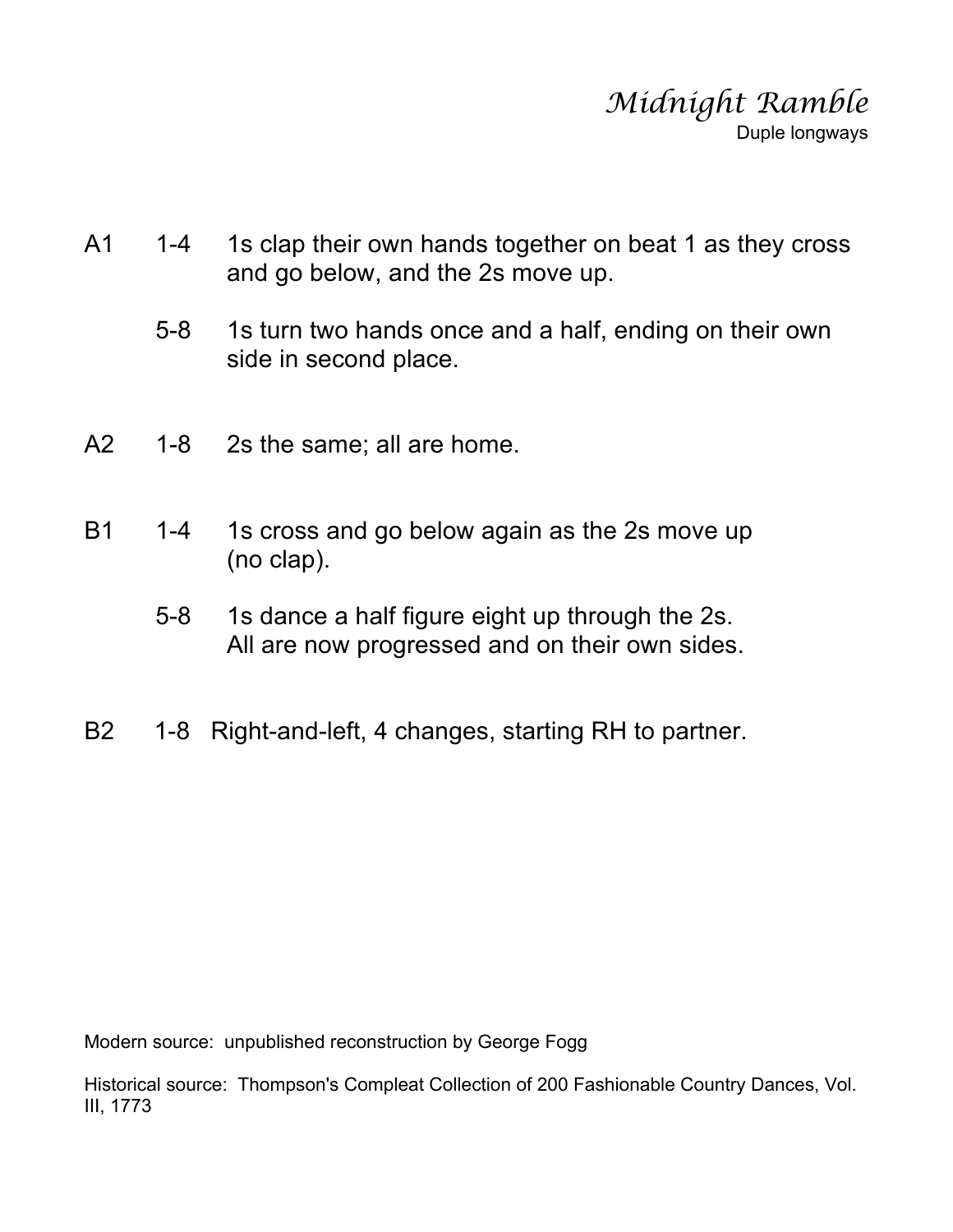*Mr. Beveridge's Maggot* Duple longways

Triple meter, 3/2

(As described in the Chicago ball booklet)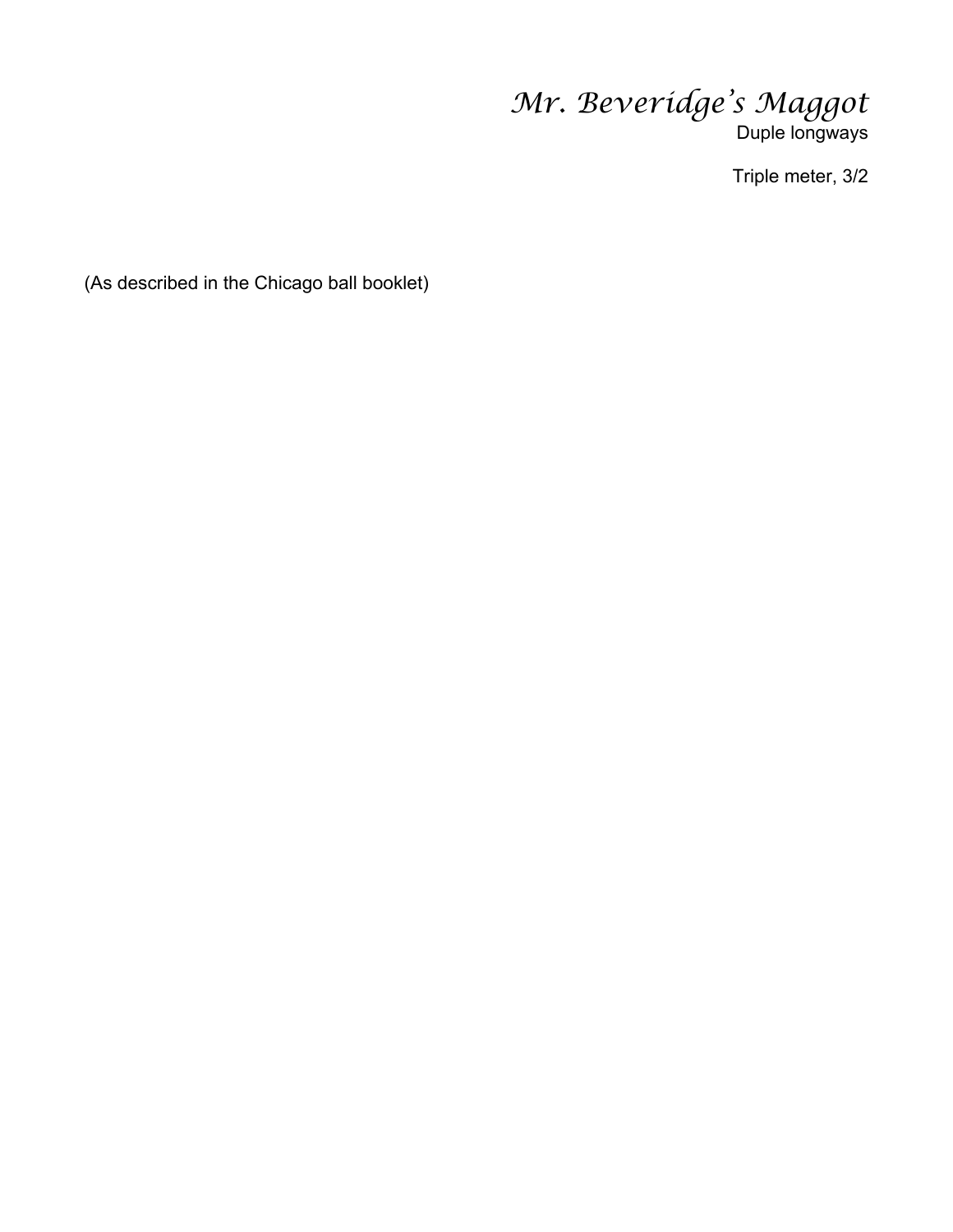#### *The Whim of the Moment*

Duple longways

- A1 1-4 RH star once around.
	- 5-8 LH star once around.
- A2 1-2 Women set to each other as the men set to each other.
	- 3-4 Partners change sides, the two women passing between the men as they cross over.
	- 5-6 Women set to each other as the men set to each other.
	- 7-8 Partners change back to their own sides, women passing between the men as they cross over.
- B1 1-4 1s lead down the center, turn individually to face up up.
	- 5-8 1s lead up center to place and cast to  $2^{nd}$  place as the 2s move up.
- B2 1-4 Partners allemande R as follows: Partners turn RH halfway and then return to place, the woman turning L under their joined hands.
	- 5-8 Partners allemande L: Partners turn LH halfway and then return to place, the woman turning R under their joined hands.

Modern source: unpublished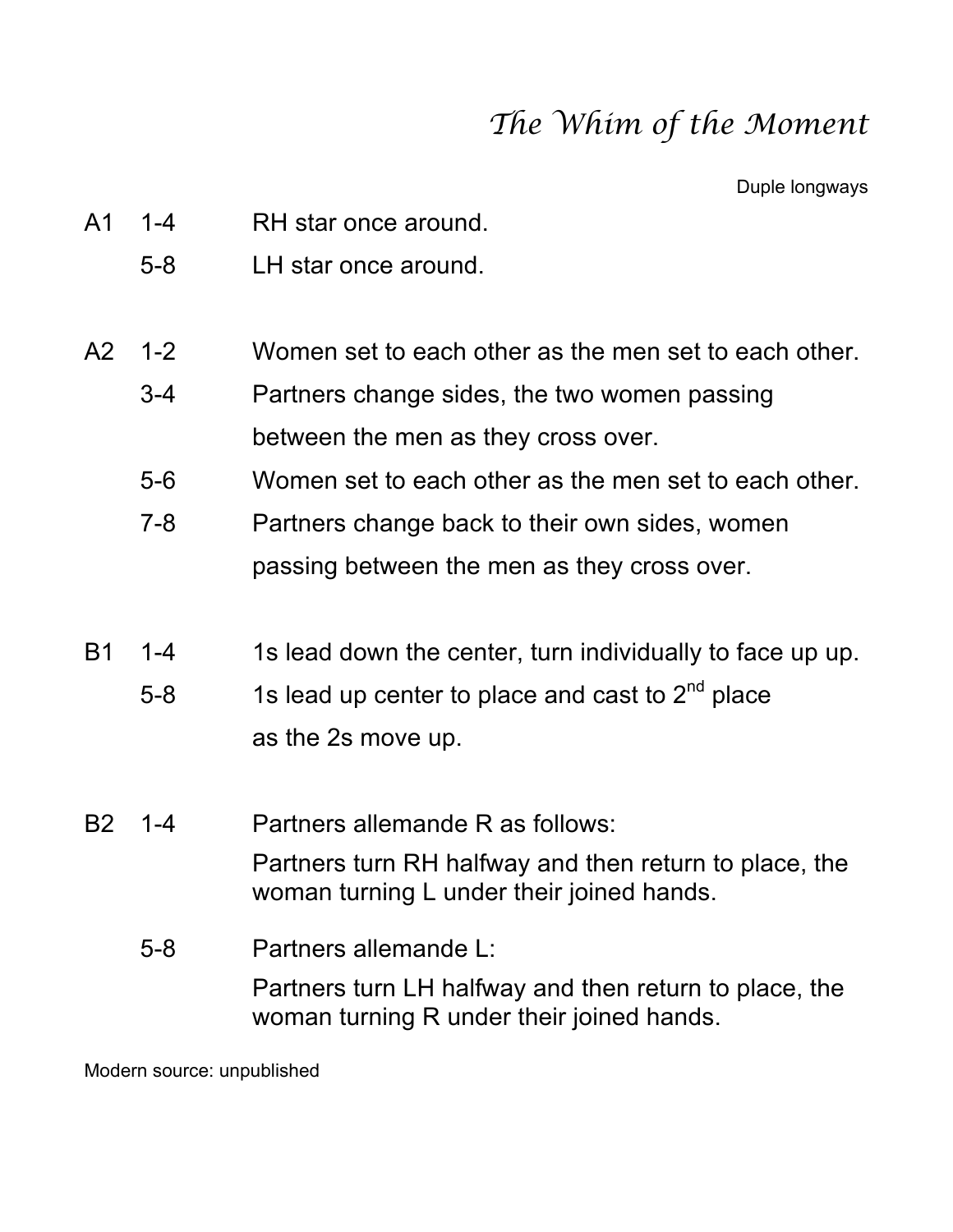Historical source: Twenty Four Country Dances for the Year 1791 / Thompson *The Hop Ground*

Duple longways

- A1 1-4 1s take inside hands and face the  $2^{nd}$  woman: 1s and the  $2^{nd}$  woman set twice.
	- 5-8 1s and the  $2^{nd}$  woman circle L once around.
- A2 1-4 1s keep inside hands joined and face the  $2^{nd}$  man: 1s and the second man set twice.
	- 5-8 1s and the  $2^{nd}$  man circle L once around.
- B1 1-4 1s cross and go below to  $2<sup>nd</sup>$  place improper as the 2s move up.
	- 5-8 1s turn two hands once and a half around.
- B2 1-8 Right-and-left, 4 changes, starting RH to partner.

Modern source: Kentish Hops / A. Simons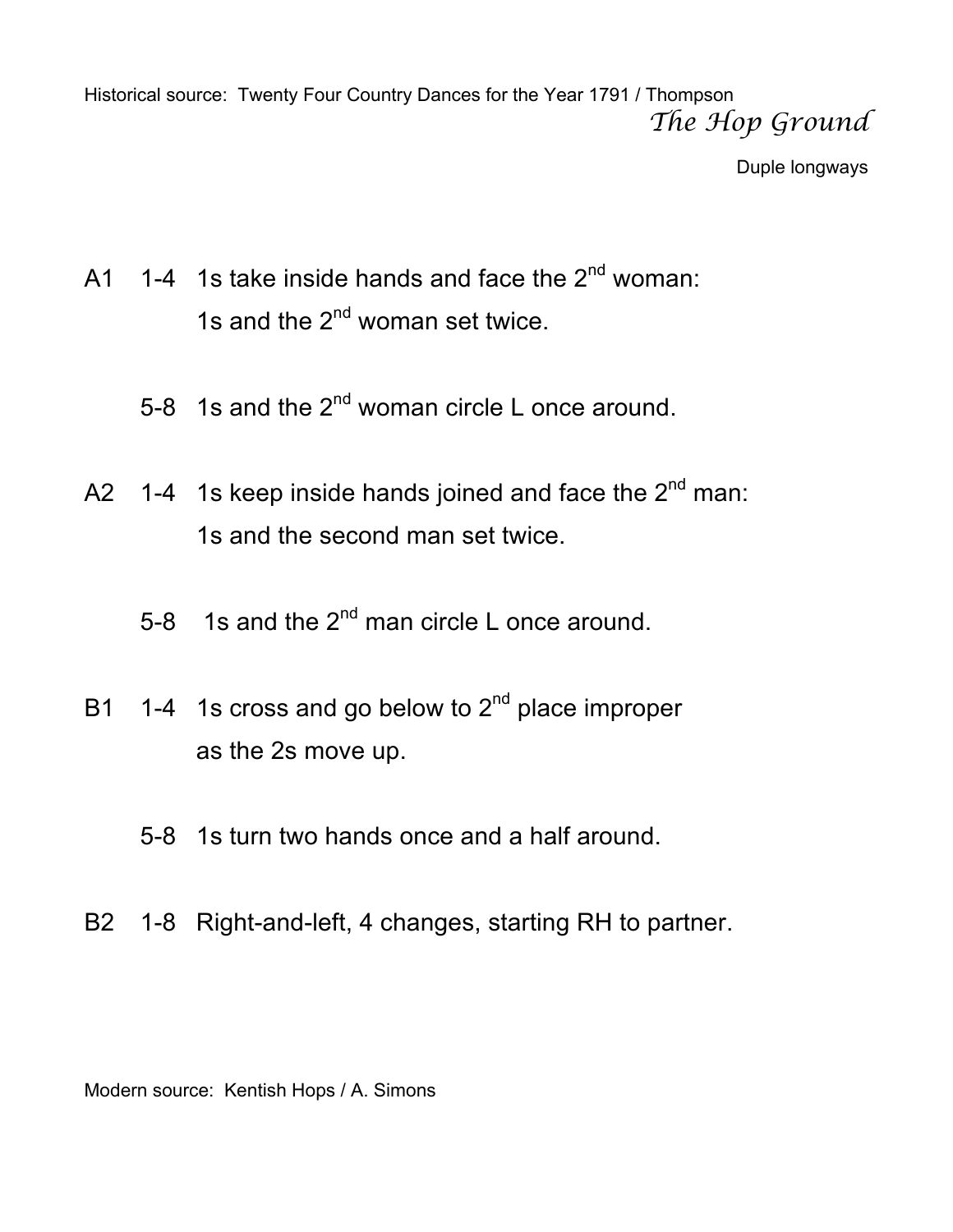Historical source: Preston's Twenty Four Country Dances for the Year 1794 / Preston and Son

#### *The Duke of Kent's Waltz*

Duple longways Triple meter, 3/4 time

- A1 1-4 RH star once around.
	- 5-8 LH star once around.
- A2 1-4 1s take both hands and dance 2 slow waltz chasse steps down the center, and 2 chasse steps back to place.
	- 5-8 1s cast to 2nd place as the 2s move up.
- B 1-2 Partners take RH, balance forward and back.
	- 3-4 Partners change places, the woman turning L under their joined hands.
	- 5-6 Partners take LH, balance forward and back.
	- 7-8 Partners change back, the woman turning R under their joined hands.
	- 9-13 On the right diagonal: corners turn RH 1X.
	- 14-16 Partners LH 1X.

Modern Source: The Playford Ball / Kate Van Winkle Keller and Genevieve Shimer